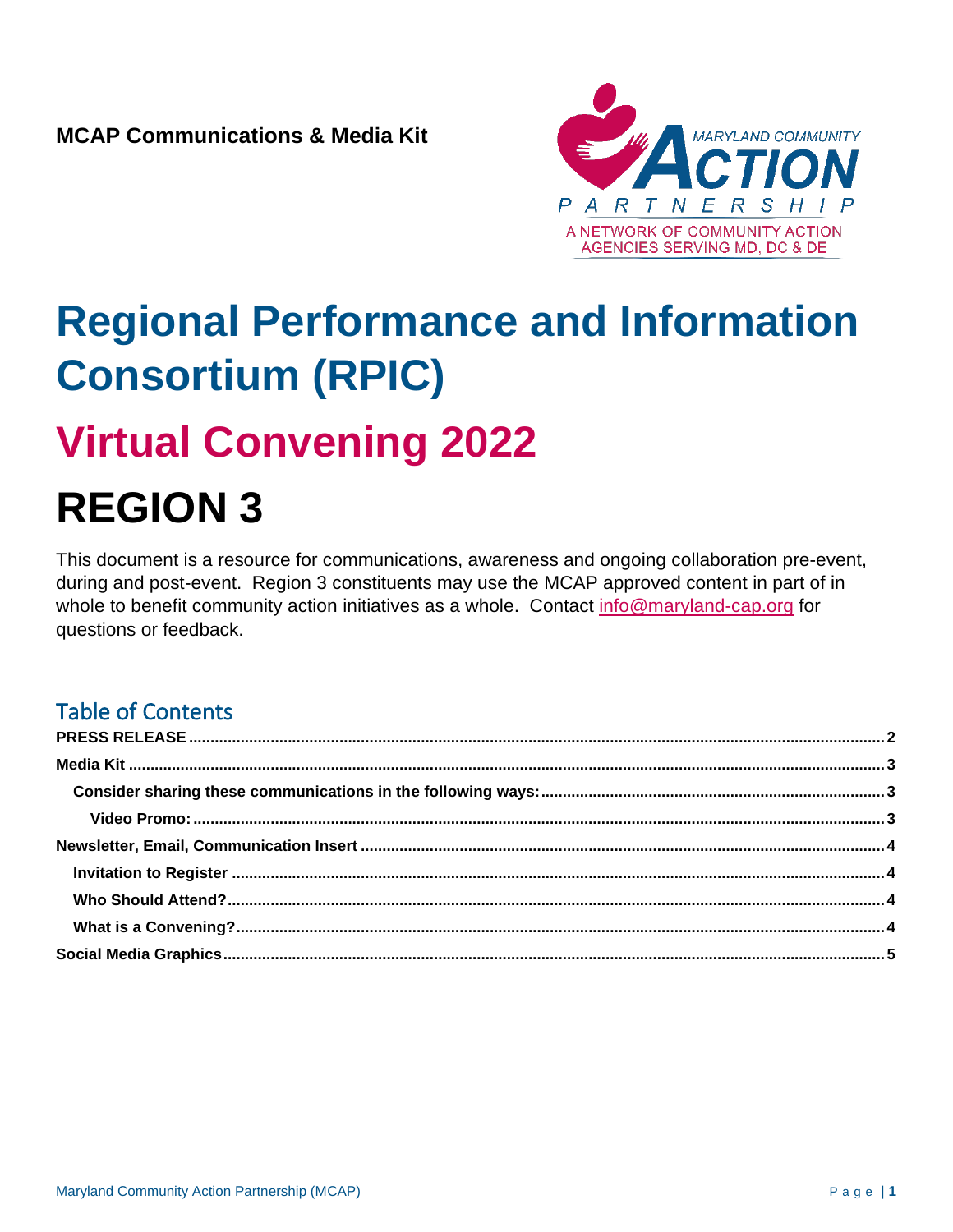<span id="page-1-0"></span>



**DATE: June 14, 2022**

#### **The Region 3 Regional Performance and Information Consortium ("RPIC ") and Maryland Community Action Partnership (MCAP) to Hold Premier Regional Convening on July 13, 2022 from 10AM to 3PM EST**

#### *Virtual Convening Highlighting Initiatives of Excellence Supporting Individuals and Families Facing Poverty in Delaware, District of Columbia, Maryland, Pennsylvania, Virginia and West Virginia.*

**Annapolis, MD, June 14, 2022** – RPIC and MCAP will be holding their first convening virtually on July 13, 2022 from 10:00AM to 3:00PM EST. Highlighted initiatives will be covered in detail as a model for other community action agencies to replicate in their areas, including:

- **Maryland: Municipal Assistance, Garrett County Senior Housing and Support**, *represented by Duane Yoder, Garrett County Community Action Committee*
- **Pennsylvania: South Allison Hill Revitalization, Harrisburg Urban Growers**, r*epresented by Jennifer Wintermyer, Tri County Community Action*
- **Virginia: Coal Mine Reclamation, Trammel Community Redevelopment Project, r***epresented by Brian Phipps, People, Inc.*
- **West Virginia: School-Based Health Center, r***epresented by Lisa Mowry, CHANGE, Inc.*

"Region 3 is excited highlight the initiatives from across the region where Community Action truly changes lives, embodies the spirit of hope, improves communities and makes America a better place to live. This virtual event is a resource and training opportunity for all. We look forward to seeing how participants take their findings and apply these best practices in their own programs." states Angela Martin, Executive Director, MCAP.

Barbara Mooney, Regional Coordinator for Region 3 of RPIC, has led the planning for this effort working alongside the MCAP team to build a communications platform for awareness, at **[www.R3PIC.maryland-cap.org.](http://www.r3pic.maryland-cap.org/)** It will also serve to make presentations and materials available, as well as offer a space for regional collaboration.

#### **About Region 3 RPIC**

The Region 3 Regional Performance and Information Consortium consists of State Associations and State Offices in Region III of the U. S. Department of Health and Human Services regionalization of the United States: Delaware, District of Columbia, Maryland, Pennsylvania, Virginia and West Virginia. The RPIC provides training and technical assistance and acts a conduit of information between their member agencies and the federal Office of Community Services and our national partners at the Community Action Partnership, National Association of Community Service Programs, CAPLAW, and National Community Action Foundation.

#### **About MCAP**

The Maryland Community Action Partnership (MCAP) is a statewide non-profit organization comprised of Maryland's 17 Community Action Agencies, which collectively serve every Maryland county. Together, we work toward eradicating homelessness and poverty to realize our vision of ensuring that all Maryland individuals and families are stable, economically secure, and live in safe and thriving communities. For more information, go to [www.maryland-cap.org.](http://www.maryland-cap.org/) MCAP media inquiries should be directed to [info@maryland-cap.org.](about:blank)

**Media Contact** Amy Mininger [info@maryland-cap.org](mailto:info@maryland-cap.org)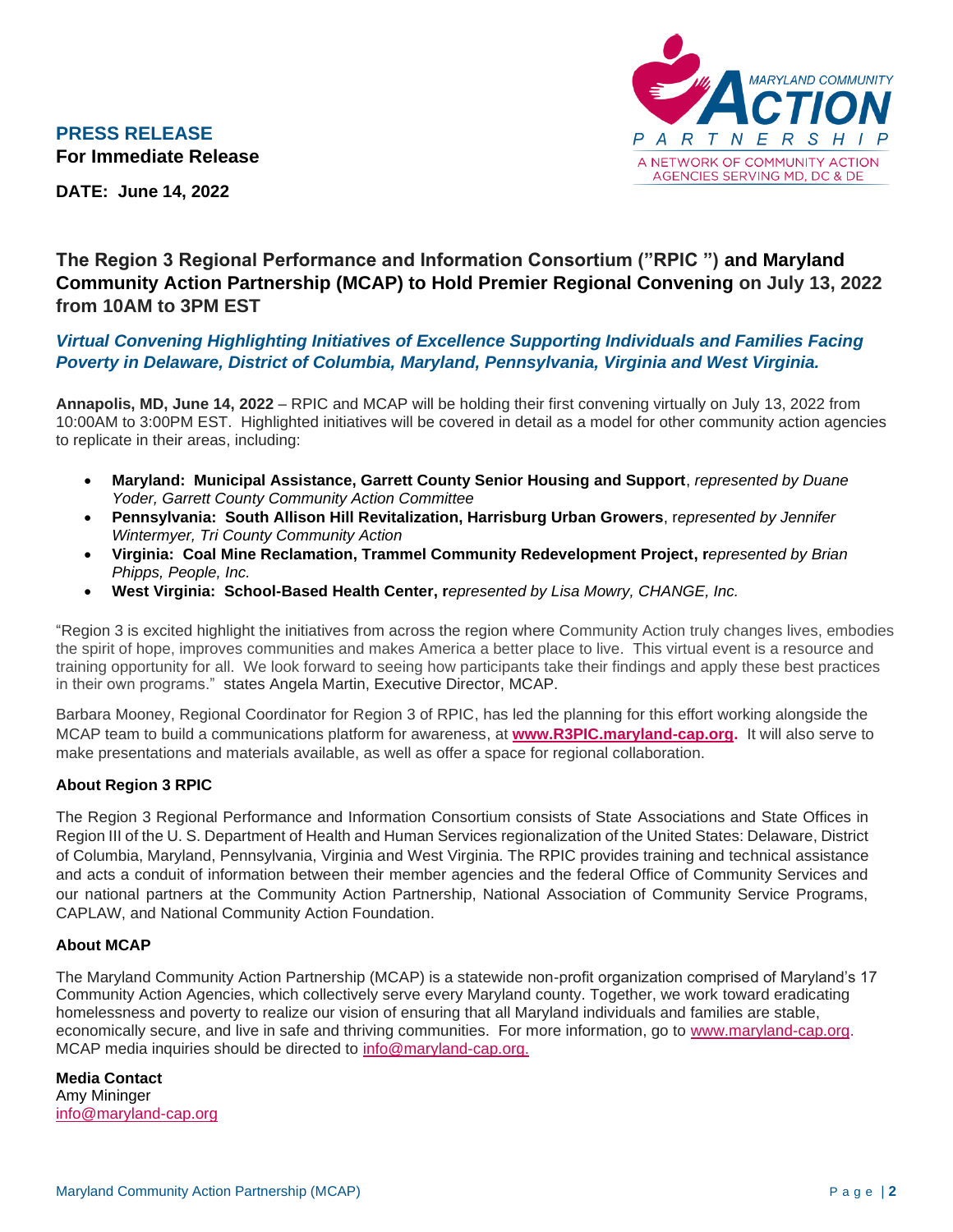## <span id="page-2-0"></span>**Media Kit**

#### **Dear Participants and Community Contacts:**

We invite you to share your participation in the Region 3 RPIC Convening Virtual Event. Share the below materials with your media contacts and network as you deem appropriate.

To support you in this effort, we are providing you with an approved press release template, quote from our executive director and supportive media resources with links.

#### <span id="page-2-1"></span>**Consider sharing these communications in the following ways:**

- 1. **Press Release:** Send your own press release with approval content provided here
- 2. **Social Media:** Link your social posts with our hashtags for greater awareness
- 3. **Network Sharing:** Pass along our resources to your network contacts
- 4. **RPIC Press Release:** Share MCAP's version of the press release in PDF

#### **Available Resources**

- **Event Website:** <https://r3pic.maryland-cap.org/>
- **Press Inquiry Form:** <https://forms.gle/kvM3ABm4eePnio317>
- **Speakers and Bios:** <https://r3pic.maryland-cap.org/speakers.aspx>
- **Social Hashtags:** #RPIC #MCAPconnect2022 #ActionMaryland
- **Highlighted Handles:** [@CACofGarrettMD,](https://twitter.com/CACofGarrettMD) [@TriCounty\\_CAC,](https://twitter.com/TriCounty_CAC) [@peopleincofva,](https://twitter.com/peopleincofva) [@CHANGEIncWV,](https://twitter.com/CHANGEIncWV) [@ActionMaryland](https://twitter.com/ActionMaryland)
- **Video Highlights:** <https://youtu.be/g4LtcIZcioA>

Thank you for your ecosystem partnership for community action!

#### <span id="page-2-2"></span>[Video Promo:](https://youtu.be/g4LtcIZcioA)

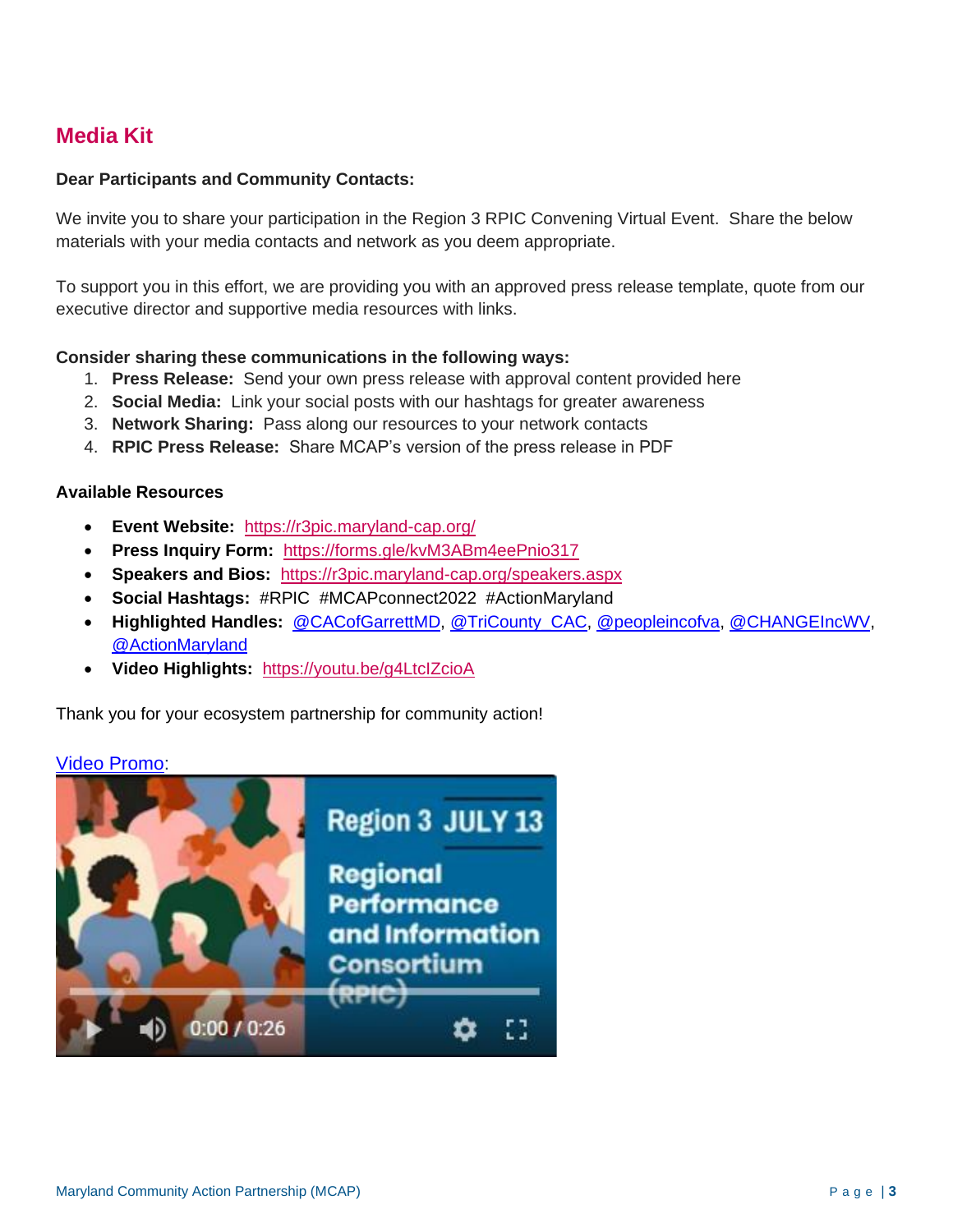### <span id="page-3-0"></span>**Newsletter, Email, Communication Insert**

### **Represent Your State at The Region 3 RPIC Convening**

#### <span id="page-3-1"></span>**Invitation to Register**

**WHAT: Region 3 RPIC Convening, Highlighting Initiatives from MD, PA, VA, WV**

**WHEN: July 13, 2022 from 10AM to 3PM** 

**REGISTRATION: [Direct registration link is here.](https://events.r20.constantcontact.com/register/eventReg?oeidk=a07ej22pxcd4d9e3a09&oseq=&c=&ch=)**

#### **VIRTUAL EVENT DETAILS: [Visit](https://r3pic.maryland-cap.org/) [https://r3pic.maryland-cap.org.](https://r3pic.maryland-cap.org/)**

Join us as we share how Community Action Agencies across Region 3 are impacting individuals and families facing poverty with human capacity and community transformations. Participate in our online community and [click here](http://www.r3pic@maryland-cap.org) to join the virtual event and acquire more ideas from leaders with proven positive impacts. Adapt their programs to the needs in your region, and take advantage of new resources! **[Learn more about the](https://r3pic.maryland-cap.org/R3PIC-Initiatives.aspx)  [initiatives here.](https://r3pic.maryland-cap.org/R3PIC-Initiatives.aspx)**

#### <span id="page-3-2"></span>**Who Should Attend?**

This event is a great resource for community managers, program managers, board members, RPIC Lead Organization o State Associations (teams relevant to the HCCT Grant), State CSBG Office Staff, Local CAA Members from COE Steering Committee in the region, Highlighted Initiative CAA Staff, CAA staff from CAA staff from MD, PA, VA, WV, DE and DC. All are welcome!

#### <span id="page-3-3"></span>**What is a Convening?**

As a part of the Human Capacity & Community Transformation grant, a key deliverable is for the RPIC is a regional event that highlights community activities, strategies, partnerships, and best practice models. The convening will bring together leaders from the Community Action network to discuss how new practices and partnerships are transforming local communities and helping families build resiliency. Featured initiatives from local CAAs in Region 3 were selected by the Center of Excellence at the National Community Action Partnership to be shared. Don't miss this opportunity to connect and learn.

#### **What is Region 3?**

The Region 3 Regional Performance and Information Consortium consists of State Associations and State Offices in Region III of the U. S. Department of Health and Human Services' regionalization of the United States: Delaware, District of Columbia, Maryland, Pennsylvania, Virginia and West Virginia. The RPIC provides training and technical assistance and acts a conduit of information between their member agencies and the federal Office of Community Services and our national partners at the Community Action Partnership, National Association of Community Service Programs, CAPLAW, National Community Action Foundation.

#### **Linked Graphic to event web pages and registration platform:**